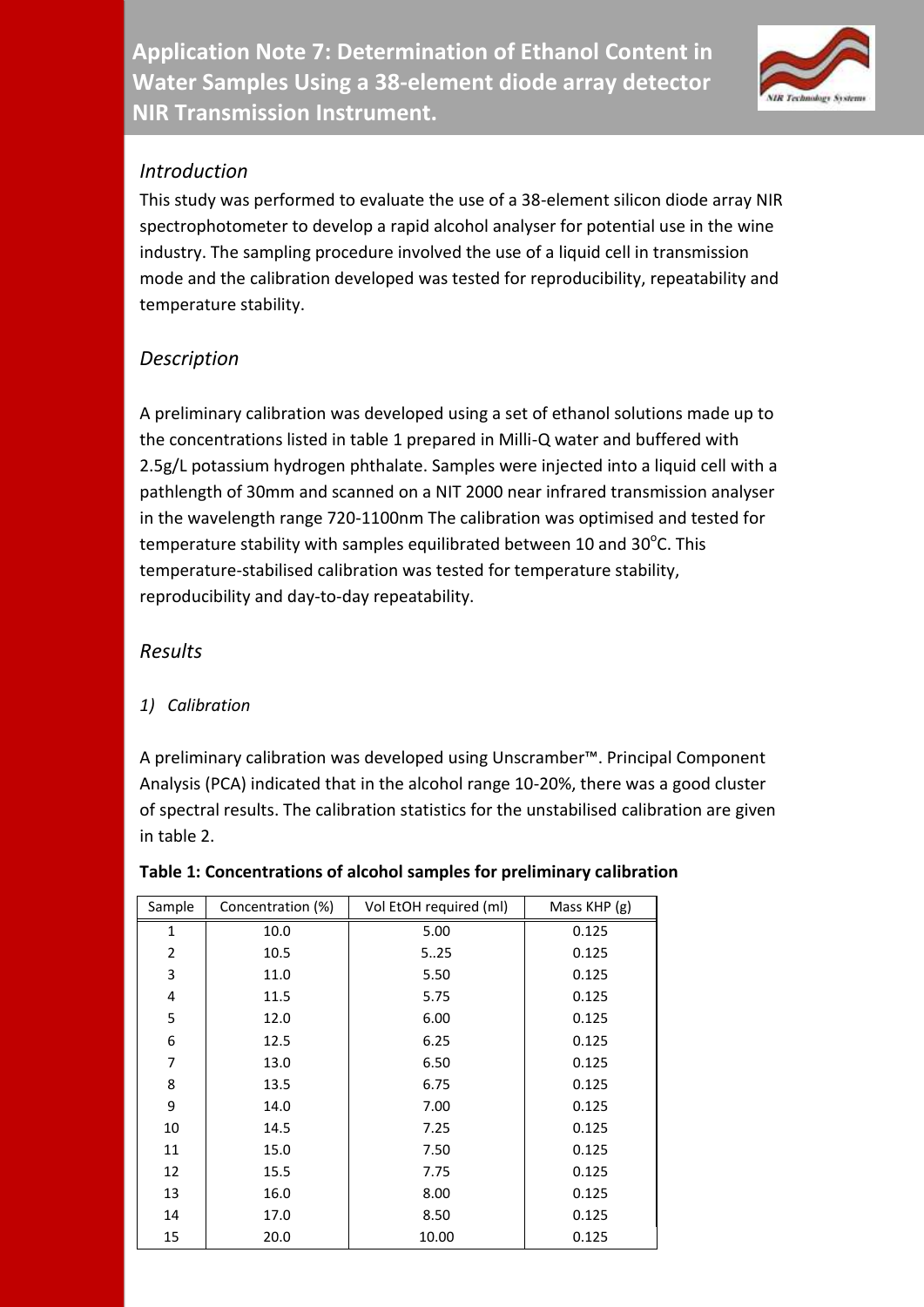To test the temperature stability of this calibration, standard alcohol samples were incubated at  $10^{\circ}$ C and these samples were continuously measured on the spectrometer until the sample temperature reached  $30^{\circ}$ C. Temperature was monitored using a thermistor in direct contact with the solution. The results of these experiments are shown in figure 1.

|                | <b>Preliminary Calibration</b> | <b>Temperature Stabilised Calibration</b> |  |  |
|----------------|--------------------------------|-------------------------------------------|--|--|
| Number of PC's | 5                              | 5                                         |  |  |
| Elements       | 71                             | 110                                       |  |  |
| <b>RMSED</b>   | 0.087                          | 0.101                                     |  |  |
| <b>SED</b>     | 0.087                          | 0.102                                     |  |  |
| Slope          | 0.999                          | 0.998                                     |  |  |
| Correlation    | 0.999                          | 0.999                                     |  |  |

#### **Table 2: Statistics for the alcohol calibrations**



### **Figure1: Variation of predicted alcohol vs. temperature for a 10% and a 15% alcohol standard.**

Figure 1 indicates that the predicted alcohol results vary linearly with temperature and therefore the calibration needed to be corrected for temperature. This was achieved by adding temperature stabilisation samples to the calibration. The statistics are also shown in table 2.

## *2) Temperature Stability*

Figure 2 shows the predictive ability of this calibration with a 13.5% alcohol standard in the temperature range 22.0-30.5 $^{\circ}$ C. Table 3 provides measures of the accuracy, AAD and Standard Deviation for the temperature stability shown in figure 2.

| [ethanol] (%)   | NIR Predicted   | <b>Std Deviation</b> | AAD (%)* |  |
|-----------------|-----------------|----------------------|----------|--|
|                 | Alcohol (Avg)   |                      |          |  |
| $13.50 \pm 0.1$ | $13.45 \pm 0.1$ | 0.05                 | 0.05     |  |

\*AAD (absolute Average Difference) between consecutive scans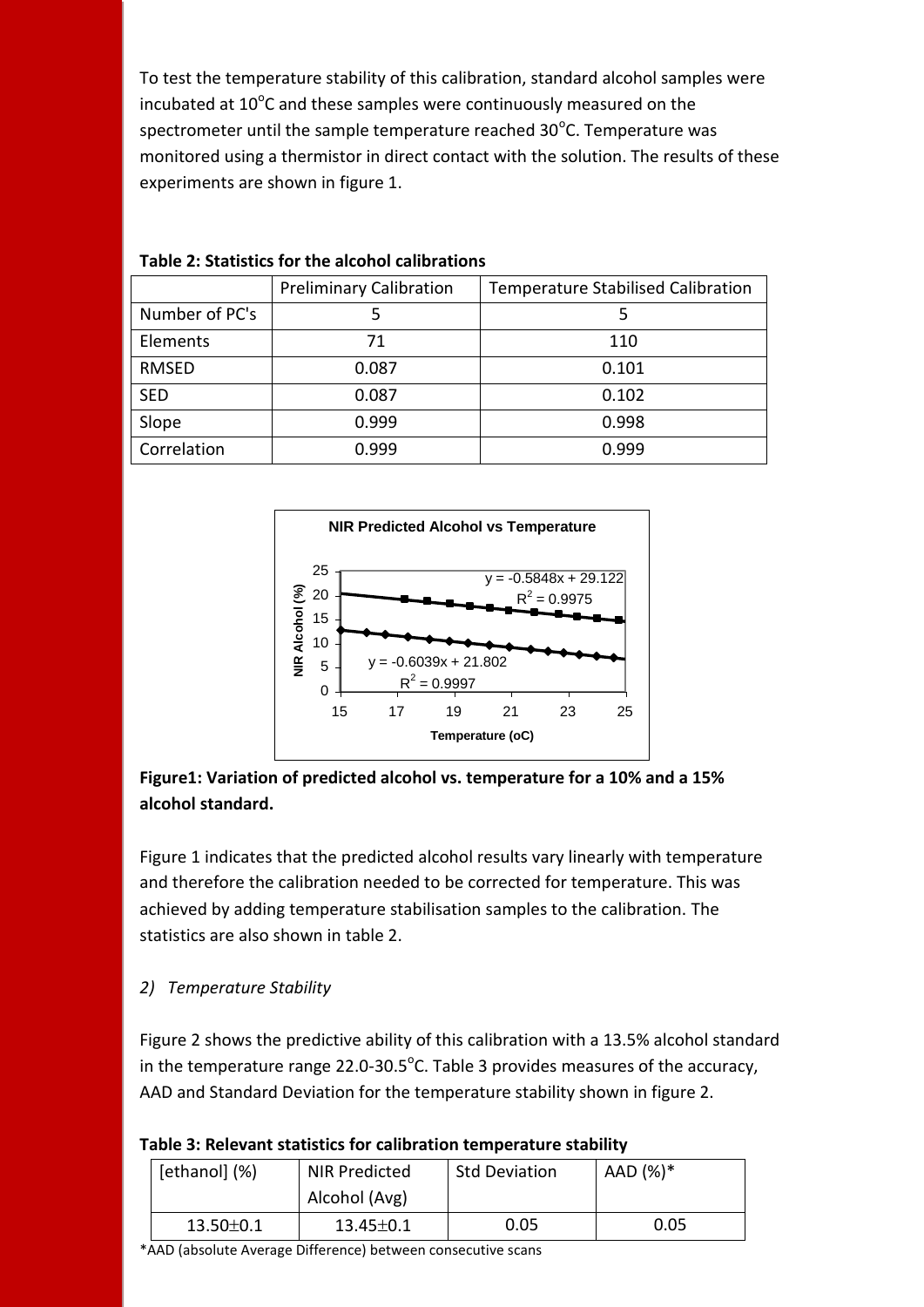

**Figure 2: Predictive ability vs. temperature for the stabilised calibration.**

*3) Predictive Ability*

Figure 3 shows the predictive ability of the temperature stabilised calibration for the following ethanol concentrations, 10.0%, 11.0%, 12.0%, 13.0%, 14.0%, 15.0%. All samples were equilibrated to 24.0 $^{\circ}$ C Relevant statistics are also given.



**Figure 3: Predictive ability of the temperature stabilised calibration.**

- *4) Reproducibility/Repeatability*
	- a) Reproducibility (between scans): See table 3.
	- b) Reproducibility/Repeatability (between refills). Table 4 shows the calibration performance between refills and on a day-to-day basis

| Sample    | Temp $(^{\circ}C)$ | Day 1 |       | Day 2 |       |       |       |
|-----------|--------------------|-------|-------|-------|-------|-------|-------|
|           |                    |       |       | 3     |       |       | 3     |
| Tap Water | 24.0               | 0.07  | 0.04  | 0.05  | 0.03  | 0.01  | 0.04  |
| 12.0%     | 24.0               | 12.05 | 12.03 | 12.04 | 12.06 | 12.01 | 12.00 |
| 15.0%     | 24.0               | 14.97 | 15.02 | 14.93 | 14.98 | 14.93 | 14.95 |

#### **Table 4: Reproducibility/Repeatability Results**